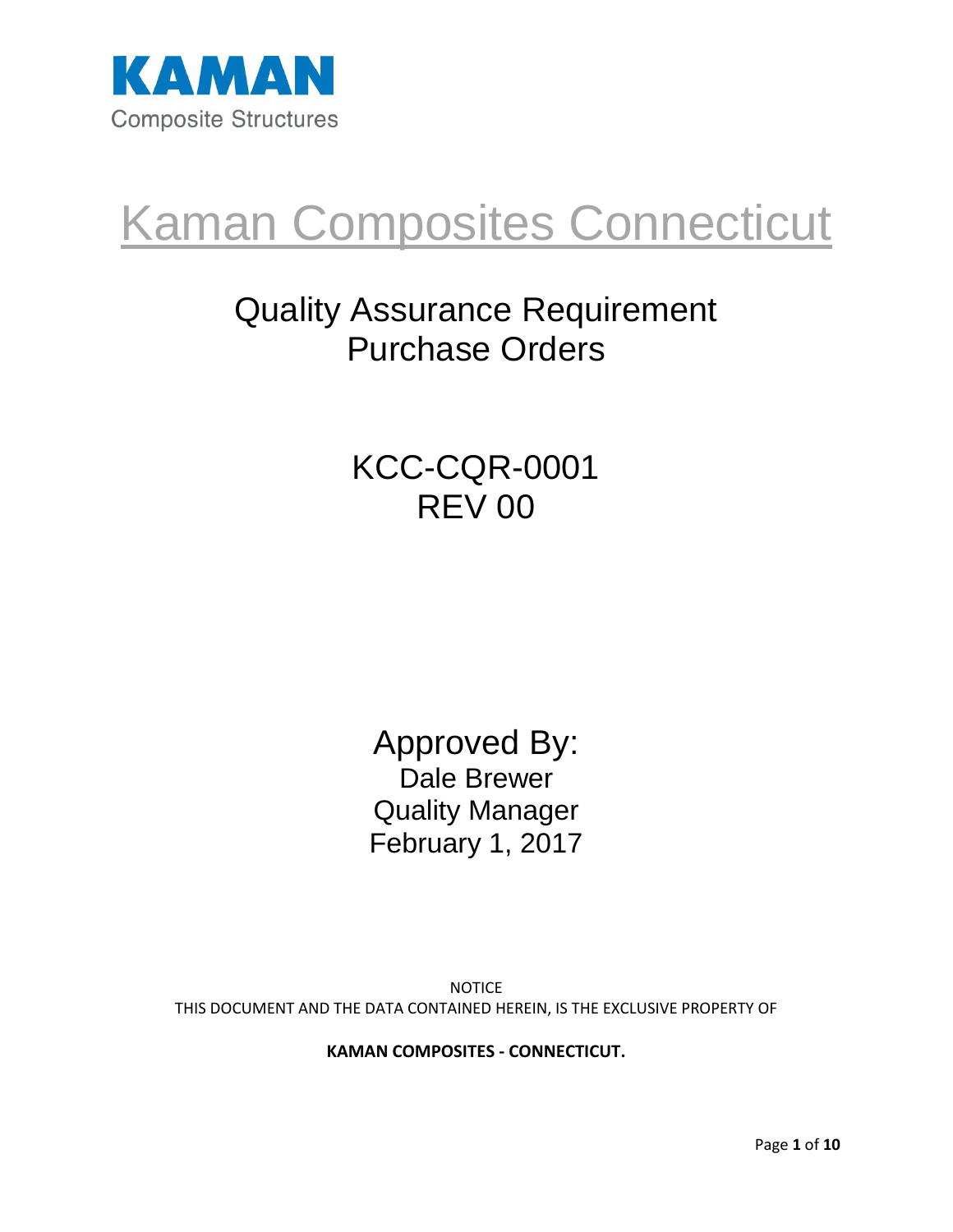

IT SHALL NOT BE REPRODUCED OR COPIED IN WHOLE OR IN PART WITHOUT THE PRIOR WRITTEN PERMISSION OF KAMAN COMPOSITES - CONNECTICUT. IT IS NOT TO BE USED FOR ANY PURPOSE WHATSOEVER EXCEPT FOR MANUFACTURE OF ARTICLES BY KAMAN COMPOSITES - CONNECTICUT.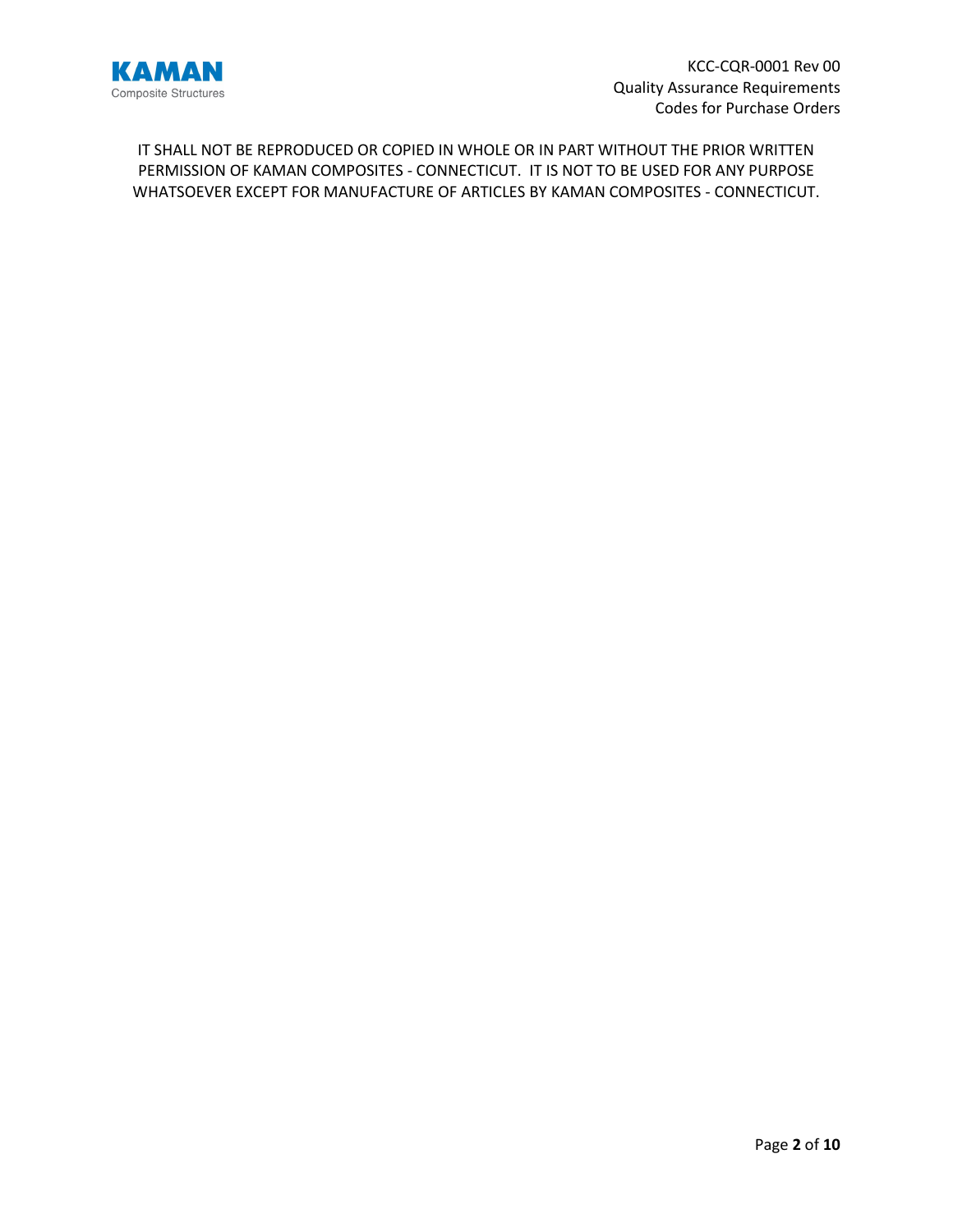

### **Revisions**

| <b>REV</b> | <b>DESCRIPTION</b>     | QA         | <b>PUR</b> | <b>DATE</b> |
|------------|------------------------|------------|------------|-------------|
| 00         | <b>Initial Release</b> | <b>MKC</b> |            | 12-14-16    |
|            |                        |            |            |             |
|            |                        |            |            |             |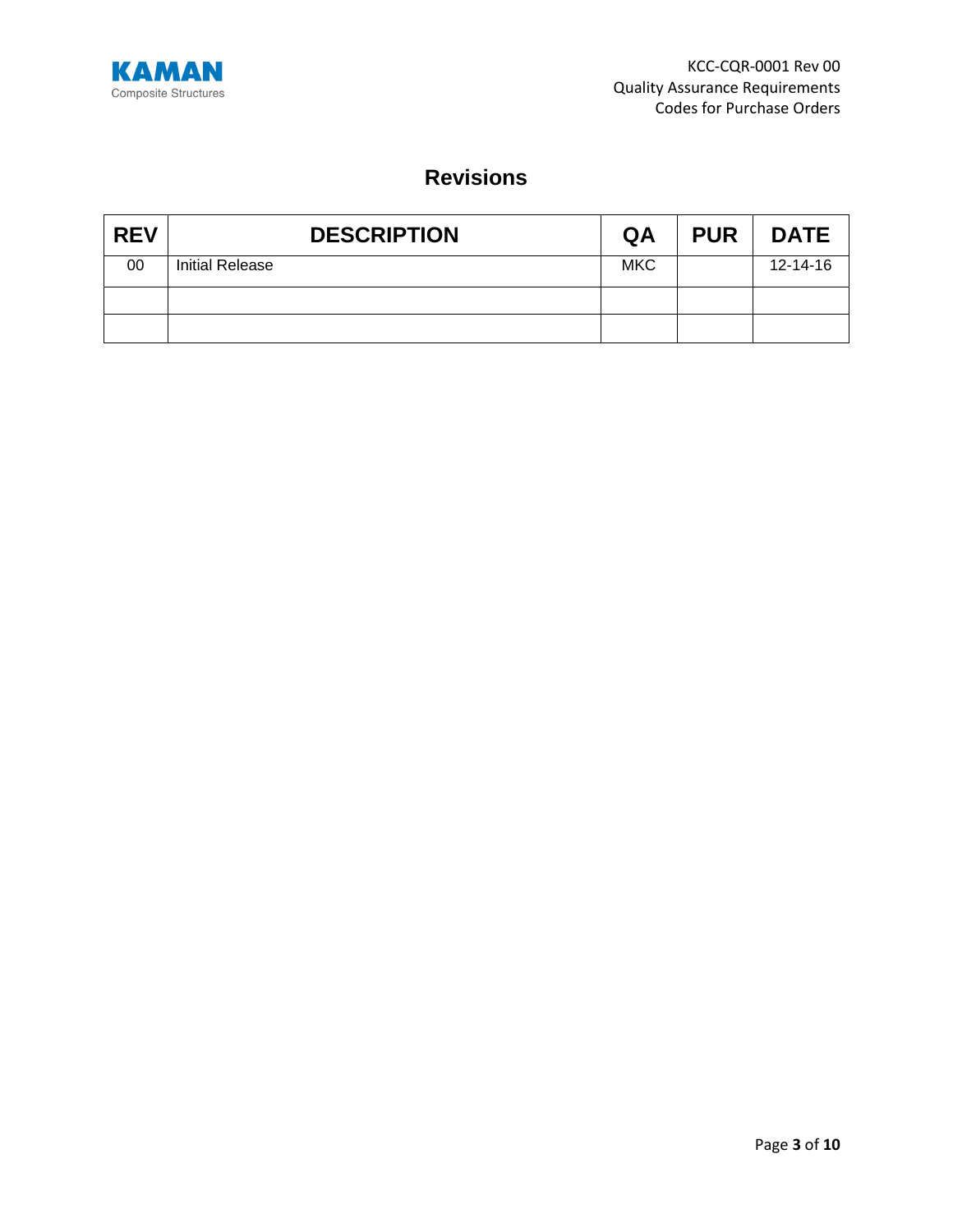

#### **APPLICABILITY:**

The Quality Assurance requirements are applicable to KAMAN COMPOSITES - CONNECTICUT. (KCC) contracts or purchase orders when incorporated by reference to the applicable clause or clauses by code numbers in such contracts or purchase orders. Acceptance of the articles or material specified on this order will be withheld pending receipt of all required data and documentation.

#### **SIGNIFICANCE:**

These requirements and execution shall be in addition to and not in derogation of other contract or purchase order requirements.

#### **REFERENCED MILITARY DOCUMENTS:**

Unless specifically stated, all military specifications and standards referenced herein shall be the issue in effect on the date of quotation for this order, unless prior approval has been granted by KCC.

#### **Q001 Supplier Quality System**

The supplier shall implement and maintain a Quality Management System that conforms, as a minimum, to the requirements of Federal Aviation Part 21, AS9100, ISO 9000, ISO 9001, NADCAP or to the extent imposed by the provisions of applicable drawings, specifications, and purchase orders. Kaman Composites Connecticut (KCC) may agree to less stringent Quality System requirements as befits the type of services or products provided. KCC and its customers reserve the right to audit the supplier for compliance to this requirement. During the performance of such audits, the supplier shall provide reasonable facilities and personnel to effectively conduct the audit.

#### **Q001A Right of Access**

During performance of this order, Kaman Composites Connecticut, its customer, and any regulatory agencies will be allowed the right of access to the applicable areas of all facilities, at any level of the supply chain, involved in the order and to all applicable records. The supplier shall provide reasonable and knowledgeable personnel to effectively conduct the visit.

#### **Q001B Supplier Quality Requirements Manual (SQRM)**

Compliance to applicable sections of Kaman's Supplier Quality Requirements Manual (SQRM) is required. The SQRM is located at http://www.kaman.com/aerospace/aerosystems/air-vehiclesmro/suppliers/ . Any difficulties in accessing the SQRM should be addressed to the Kaman Buyer.

#### **Q002 Government Surveillance**

During performance on this order, your quality control system and manufacturing processes are subject to review, verification, and analysis by authorized government representatives. Government inspection or release of product prior to shipment is not required unless you are otherwise notified.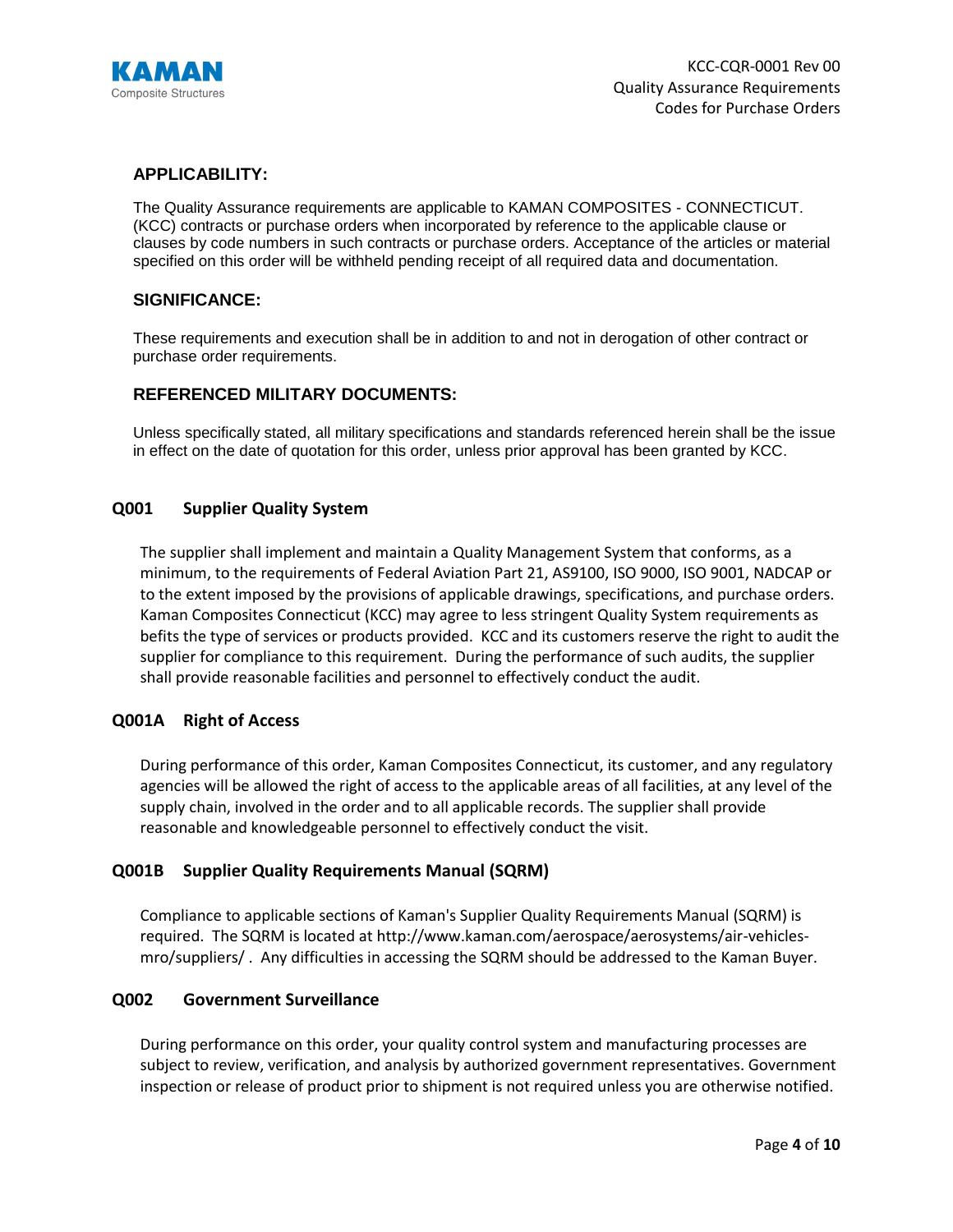

#### **Q002A Government Priority Rating**

Orders having a government priority rating shall be identified and scheduled in accordance with the defense priorities and allocation system (DPAS).

#### **Q003 Retention of Records**

The supplier shall maintain manufacturing/inspection records for a period of seven (7) years that the item identified in this order have been produced in accordance with applicable instructions, specifications, and drawings. The evidence shall be made available to Kaman Composites Connecticut or it's customer for inspection upon request (ref SQRM).

#### **Q003A Certification of Compliance**

With each shipment, the supplier shall submit a certification of compliance, from the manufacturer, in accordance with applicable specification for each lot/batch number and Kaman Composites Connecticut purchase order number for traceability. The certification shall be signed by a member of the supplier's quality department and entered on the shipping document or included as a separate document. Articles defined in this purchase order are subject to inspection at Kaman Composites Connecticut and will not be accepted if the supplier fails to ship completed certification with the articles. Kaman Composites Connecticut reserves the right to return non-conforming articles to the supplier at supplier's expense.

#### **Q003B Raw Material Test Results and Certification of Compliance**

With each shipment, the supplier shall send one copy of each applicable test report, as required by the product specification(s) (as listed on the Purchase Order), to include lot/batch number tested, acceptable parameters, and results obtained. Each test shall be validated by an authorized representative of the supplier's quality department. Certification shall specify the material procured or used to comply with specifications listed on or in Engineering requirements.

#### **Q003C Castings and Forgings Test Results**

"In addition to chemical composition/physical test reports indicating the chemical composition and actual mechanical properties for each lot submitted, the applicable inspection/test data listed below will be submitted for each lot of castings or forgings as required by specification or contract.--"Certification for magnetic particle inspection, fluorescent penetrant inspection, ultrasonic inspection, pressure test, and grain flow will be submitted with the order. Radiographic inspection results including film for each casting will be supplied."

#### **Q004 AS9102 First Article Inspection**

The supplier shall include an AS9102 First Article Inspection Report (FAIR) for all first run machined detail parts, fabricated detail parts, fabricated assemblies and their components including hardware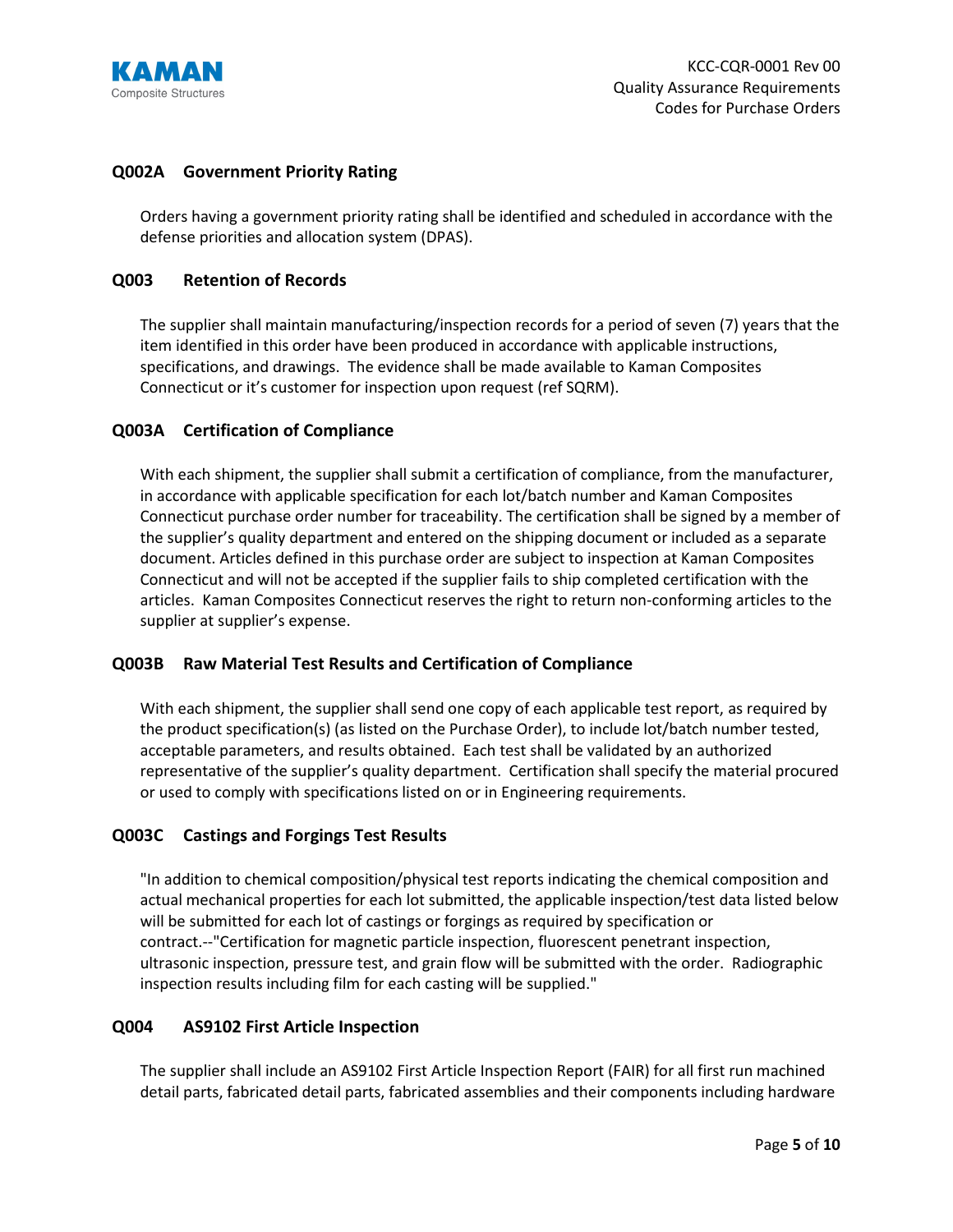

and any purchased product apart of the assembly. Any changes to drawing revision levels, specification changes or changes affecting fit, form or function of product provided by your company will require a delta FAIR. When documenting the FAI, the supplier may use the forms contained within AS9102 or their equivalent, so long as the forms contain all the information required by AS9102. : 100% of drawing characteristics must correspond numerically with a bubble drawing if available or translated from an IGES file onto a paper copy; nominal or actual values with tolerance ranges must be listed; if characteristics are in metric, they must be recorded in metric; applicable drawing flag or general notes must be listed; if parts have been verified to a digital model, a report must accompany the FAI; Rockwell, hardness, and conductivity readings must be recorded. Kaman Composites Connecticut must approve all F.A.I.R. for details prior to assembly. All FAI's are subject to review by Kaman Composites Connecticut and/or its customers and may be rejected if information is incomplete (ref SQRM).

#### **Q004A Dimensional Inspection Reports**

Dimensional Inspection reports shall be prepared and submitted with each part/tool as required. Dimensional Inspection reports shall include part number, date, traceability / serial number, drawing or data set or CATIA revision, Inspection acceptance, and Kaman Composites Connecticut purchase order number as a minimum.

#### **Q004B Inspection Report - Fit and Function**

The supplier shall furnish an inspection report indicating variable data needed to specify fit and function characteristics.

#### **Q004C First Piece Acceptance**

Supplier must perform mandatory first piece acceptance for each line item article on this purchase order prior to producing the remaining balance of the line item.

#### **Q004D Calibration Equipment Requirements**

Calibration shall be performed in accordance with ISO 10012-1, ANSI/NCSL Z540-1, or others as applicable. All calibrations performed shall be traceable to NIST. "Certificate of Calibration" traceable to each item furnished by Kaman Composites Connecticut. Calibration certification is required with your return shipment to Kaman Composites Connecticut.

#### **Q004E Tooling Requirements**

All tools manufactured or reworked shall have a Dimensional Inspection report listing the tool number, drawing & revisions, required dimensions, tolerances, actual measurements, tool weight, and stamped or signed by your quality representative. Additional information used to rework or manufacture tooling such as CATIA data, part models, masters, or splashes shall also be listed on the inspection report. Unless otherwise specified on the purchase order, all tooling shall be made or reworked to one third (1/3rd) the part drawing tolerance. All tooling shall be manufactured or reworked to the customers tooling document requirements and upon request; these documents will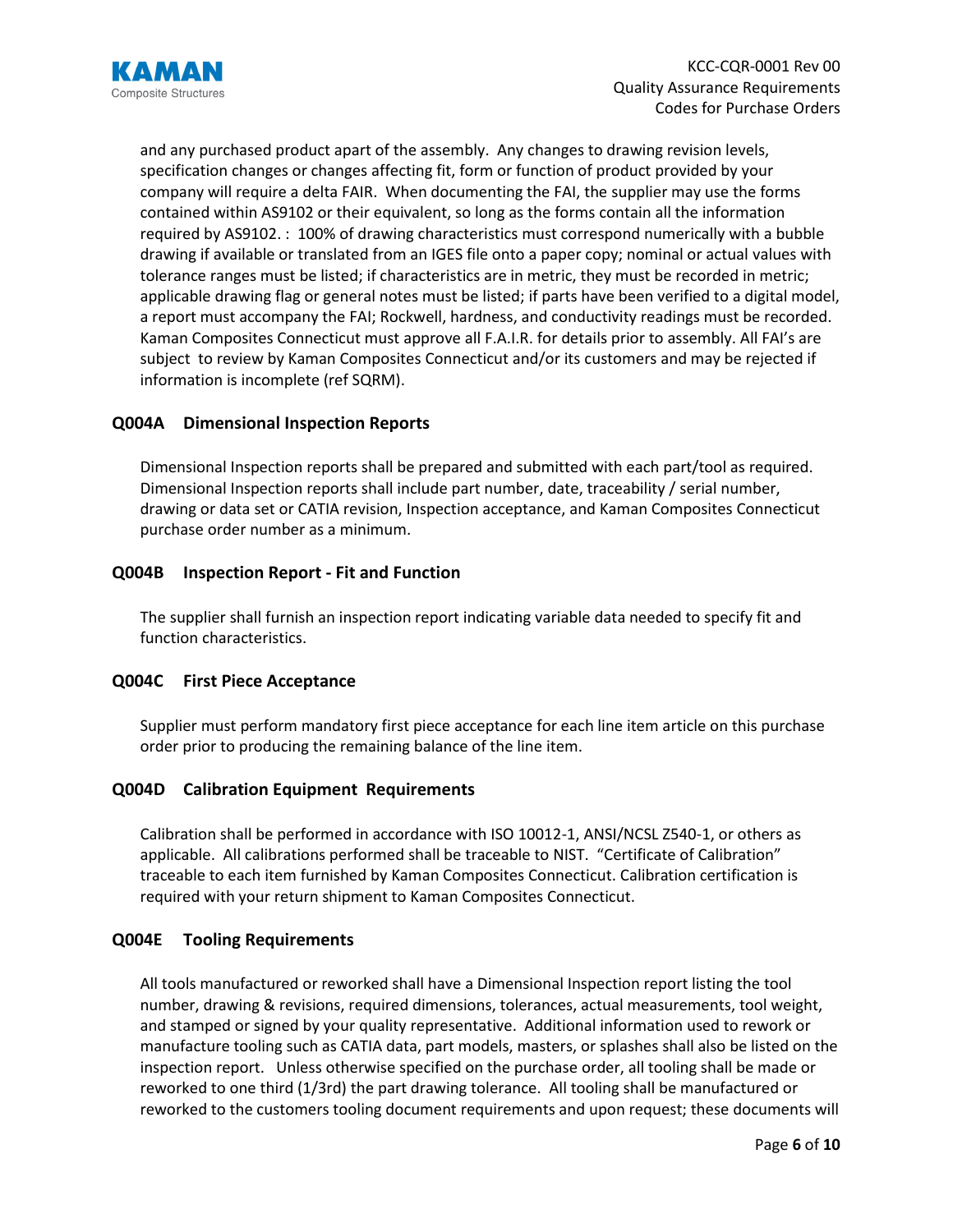

be furnished to you. All tooling received without a complete Dimensional Inspection report will be rejected and returned to the supplier.

#### **Q005A Reporting and Shipping of Nonconforming Goods**

Any departure from drawings, specifications, or other purchase order requirements must be recorded on nonconformance documents and presented to Kaman Composites Connecticut, for disposition prior to shipment from your facility. If a Kaman supplier discovers that discrepant material has been delivered, the supplier must promptly notify Kaman in accordance with contractual requirements.

#### **Q005B Changes in Product and/or Process**

Supplier shall notify Kaman Composites Connecticut of any changes in product and/or process, changes of suppliers, changes of manufacturing facility location and, where required, obtain Kaman Composites Connecticut approval (ref SQRM).

#### **Q005C Sub-Tier Flowdown**

The supplier shall flow down to sub-tier supplier the applicable requirements in the purchasing document, including key characteristics where required (ref SQRM).

#### **Q005D Critical Item Planning**

"The Supplier shall comply with critical item planning acceptance and identification requirements. Articles on this purchase order have been identified through failure mode and effect analysis as critical, Category 1 or 2. Critical categories are defined as follows:--Category 1: Loss of life or vehicle--Category 2: Loss of mission"

#### **Q005E Statistical Process Control**

Statistical Process Control is required on this purchase order for key characteristics/process parameters identified by drawing or specification. The supplier is responsible for implementing a control plan, appropriate process control charts, and submitting this data to the purchaser.

#### **Q005F Traceability of Flight Critical Parts**

The suppliers program shall provide for traceability of critical flight safety parts as identified by Kaman Composites Connecticut. Traceability shall include identification of parts with an assigned serial number and/or heat or melt numbers upon the release of raw materials and retained throughout the manufacturing cycle.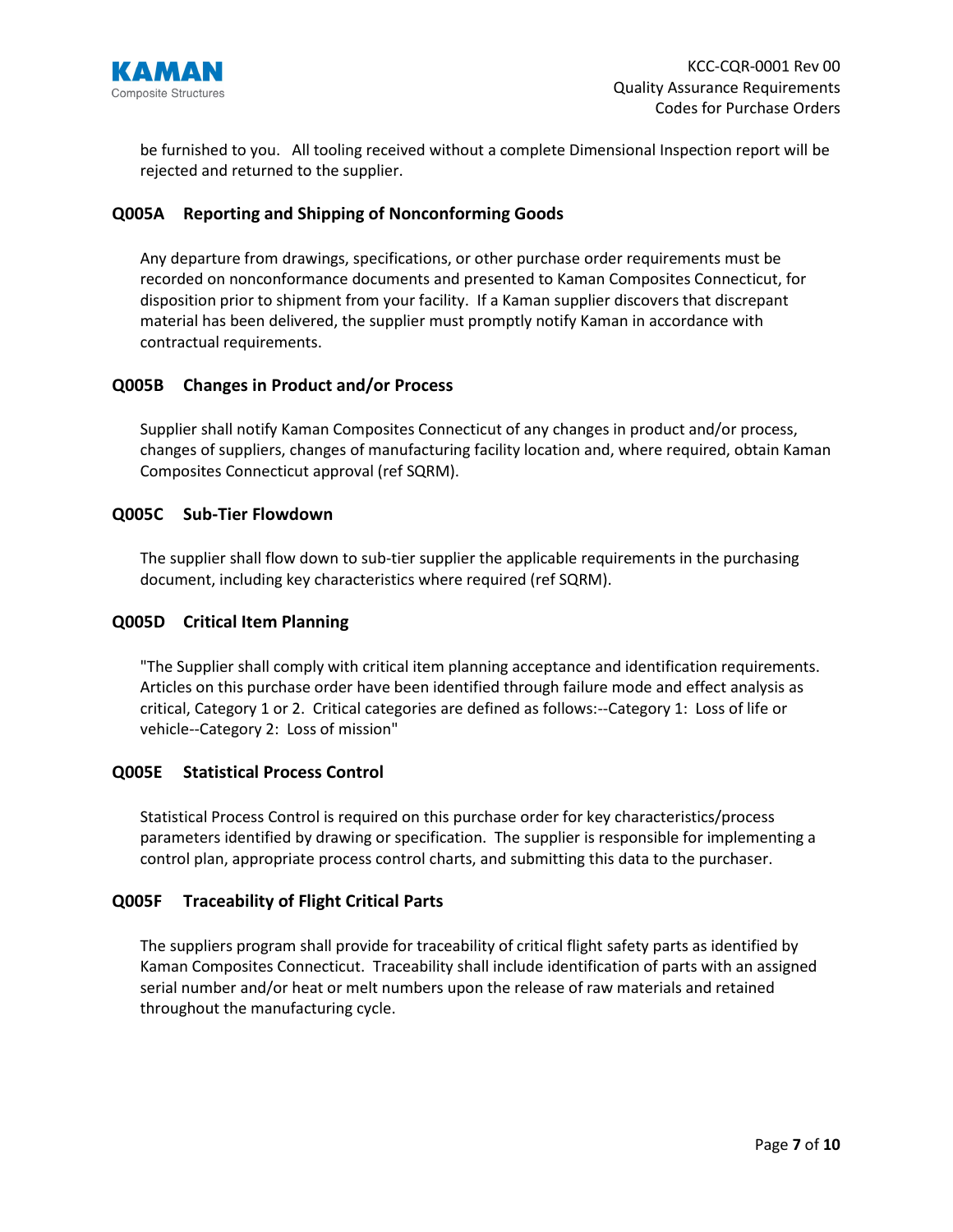

#### **Q005G Root Cause/Corrective Action**

The supplier shall, on request, on forms designated by Kaman Composites Connecticut, provide statements of corrective action within seven (7) working days on failures of seller's hardware. Corrective action statements, at Kaman Composites Connecticut's option, may require approval signature by Kaman Composites Connecticut's customer and Government Quality representatives. All rejected articles resubmitted by supplier to Kaman Composites Connecticut shall bear adequate identification including reference to Kaman Composites Connecticut's rejection document (ref SQRM).

#### **Q006A Kaman Source Inspection**

The material or parts supplied under this order is subject to mandatory source inspection at the supplier's facility by Kaman Composites Connecticut's Quality Department prior to shipment. The seller shall notify the applicable Kaman Composites Connecticut purchasing agent when parts are ready for source inspection.

#### **Q006B Northrop Grumman Source Inspection**

The material supplied under this order is subject to mandatory source inspection at the supplier's facility by a Northrop Grumman Quality Representative prior to shipment. The seller shall notify Kaman Composites Connecticut's Quality Manager five (5) working days prior to the date on which material will be ready for source inspection.

#### **Q006C Boeing Source Inspection**

The material supplied under this order is subject to mandatory source inspection at the supplier's facility by a Boeing Quality Representative prior to shipment. Upon receipt of this order, the supplier shall promptly notify the Boeing representative, normally servicing your facility.

#### **Q006D Government Source Inspection**

Mandatory Government source inspection of material supplied under this order is required prior to shipment from your plant. Upon receipt of this order, promptly notify the government representative, normally servicing your facility.

#### **Q006E Sikorsky Source Inspection**

 The material supplied under this order is subject to mandatory source inspection at the supplier's facility by a Sikorsky Quality Representative prior to shipment. The seller shall notify Kaman Composites Connecticut's Quality Manager five (5) working days prior to the date on which material will be ready for source inspection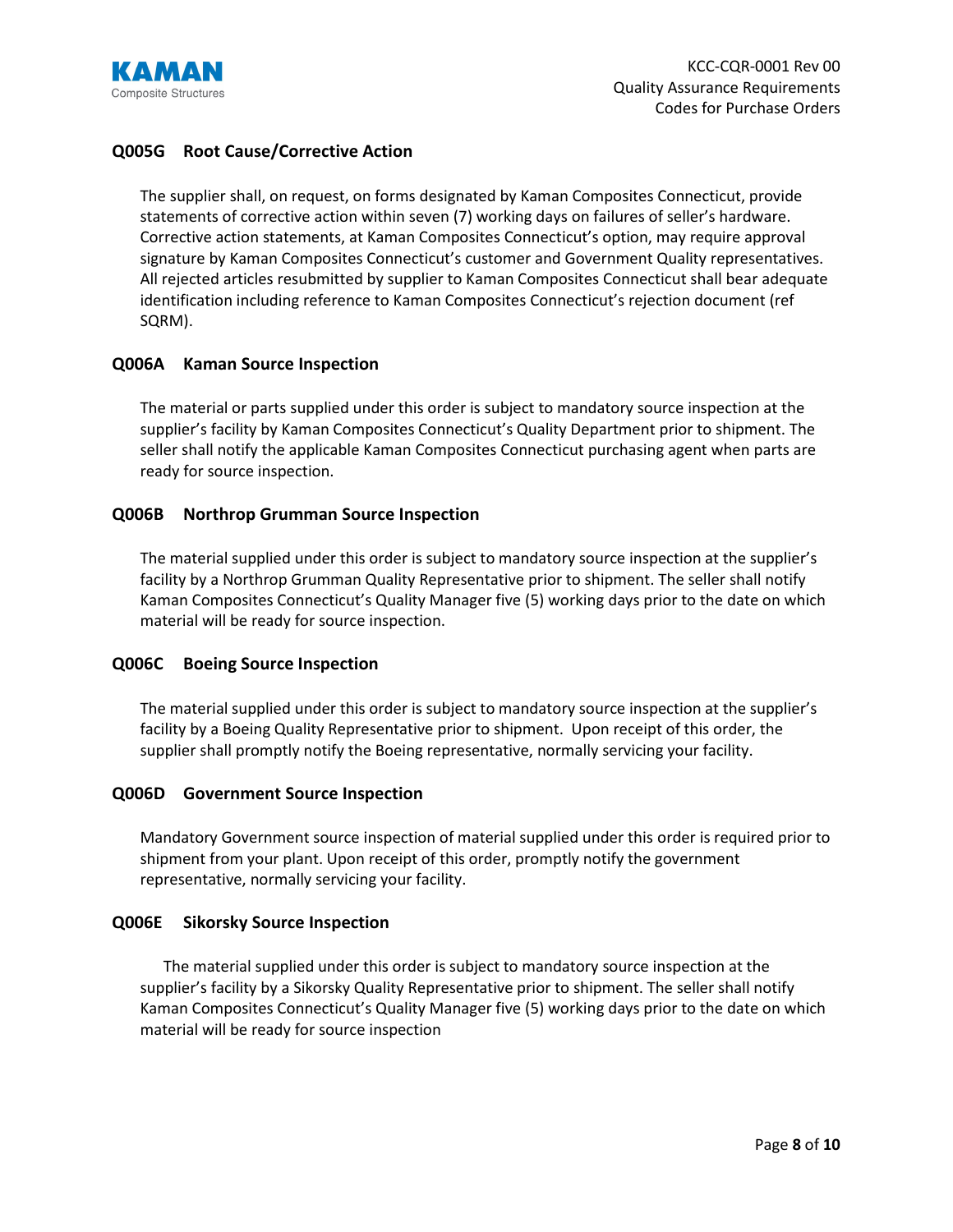

#### **Q007 Control of Digital Media**

The supplier shall maintain sufficient control of digital media (i.e. CATIA, IGES, etc.) as determined by the requirements listed in the Kaman Composites Connecticut Supplier Digital Product Definition Survey. All product received from supplier shall have identification, revision, and all other information from digital media listed on certification of compliance.

#### **Q007A Kaman DPD Approval**

Supplier shall be approved by Kaman Composites Connecticut Supplier Quality Control before receiving Digital Product Definition/Model Based Definition media (ref SQRM 13.0)

#### **Q007B Sikorsky DPD Approval**

Supplier shall be a Sikorsky approved supplier before receiving and utilizing Digital Product Definition media. Requirements of ASQR-01 apply to this purchase order.

#### **Q008A Test Panel Requirements**

For those items which require, by specification, that a cured panel be fabricated and tested, for mechanical properties such as: tensile strength, compressive strength or flexural strength etc. or flammability properties---the supplier shall provide a duplicate cured panel dimensionally equivalent to the cured panel already prepared and tested at the supplier's facility and include this duplicate panel with the shipment.

#### **Q008B Temperature Sensitive Materials**

All shipments of Temperature Sensitive Materials shall include a portable temperature recorder(s) when delivered. Additional portable temperature recorders are required if specified by the applicable specification.

#### **Q008C Shelf Life (TATS)**

All Time and Temperature Sensitive Materials that have a manufacturer or specification shelf life of less than 75% remaining when delivered to our receiving dock will not be accepted. If a manufacturer cannot provide material in compliance with this policy, two requirements are mandatory, (1) a pricing concession will be made to Kaman Composites Connecticut for the expired shelf life on the materials offered, and (2) the manufacturer must have written approval by Kaman Composites Connecticut's Purchasing and Quality departments prior to shipping these aged materials. Kaman Composites Connecticut's managers of Finance, Engineering, and Quality must approve any exceptions to this clause.